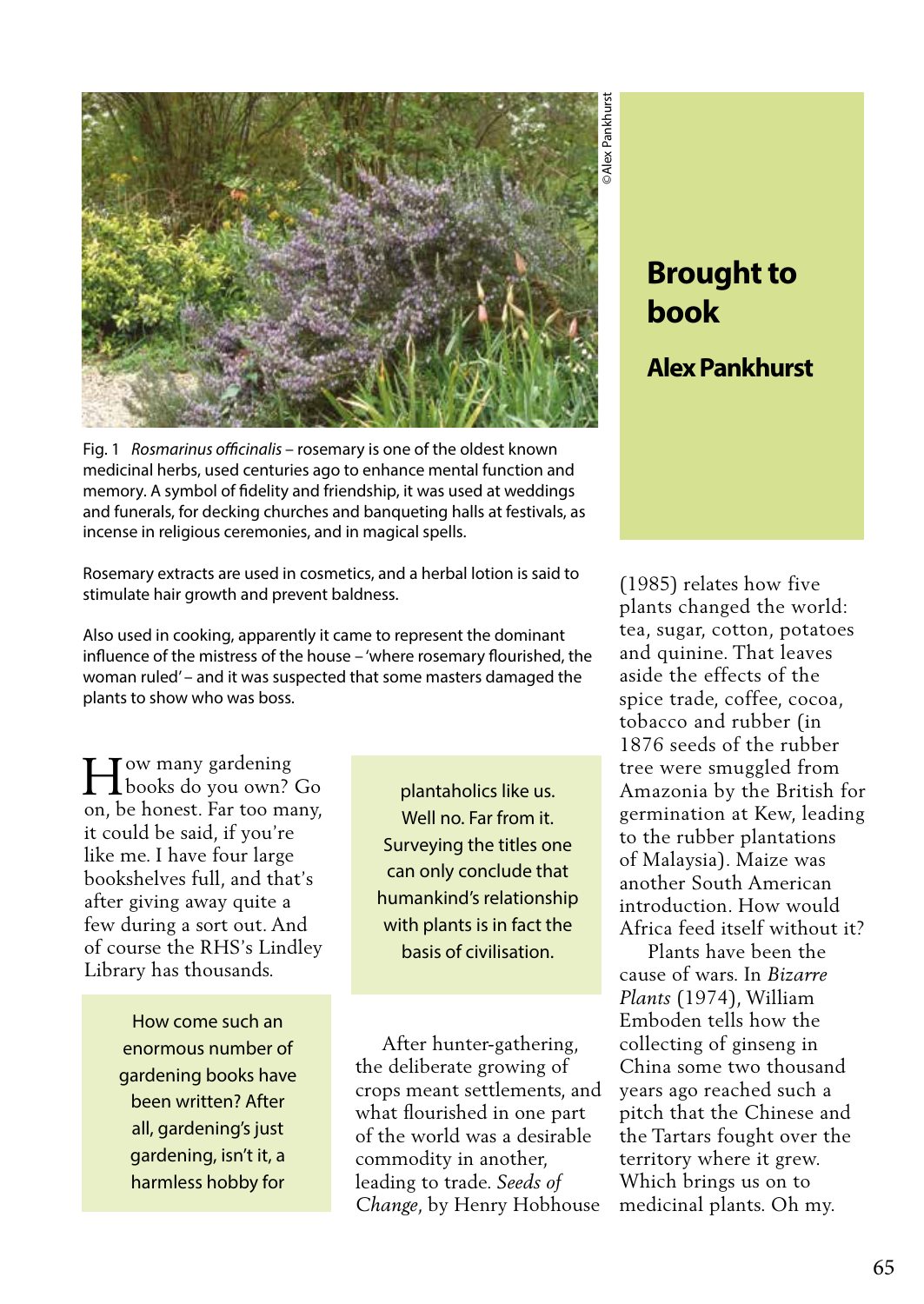You could fill many bookshelves just with herbals. Without our modern drugs and antibiotics, what else did you treat the sick with? Many of our traditional garden herbs come from the Mediterranean, since the Romans introduced a good number, and anything medicinally important would have had a value, and hence been a tradable commodity. In fact, as the unsurpassed *A Gardener's Dictionary of Plant Names* by A. W. Smith and William Stearn (1972) tells us, any plant with the word 'officinalis' in its Latin name indicates that it would have been bought and sold in the equivalent of ancient pharmacies (fig. 1).

 Clearly many plants had qualities believed to affect the human body, and their

colloquial names reflect that: Feverfew, Lungwort, Woundwort, Abscess Root, Self-Heal. For fairly informal information I value *A Country Herbal*, published in 1980 by Lesley Gordon. She weaves together the botanical, historical and medicinal profiles of plants in a pleasing, illustrated book. Can't say I'd consult a herbal rather than make an appointment with the doctor, but for keeping well I swear by aloe vera, cinnamon, garlic, turmeric, Montmorency cherry juice for sound sleep, and cranberry tablets for you know what. Doctors today, and pharmaceutical companies especially, may pour scorn on anything plant based, but what was the original source of aspirin? They still use poppy-based

©Alex Pankhurst *DAlex Pankhurst* 



Fig. 2 *Papaver somniferum* – opiates derived from poppies are still used as analgesics in 'scientific' medicine. They are also the basis of some 'recreational' drugs.



Fig. 3 Lewisias are choosy plants, but at least the experts find them tricky too.

opiates (fig. 2), digitalis for certain heart problems; and recently rhubarb has been reported to shrink tumours. *A Modern Herbal* by Mrs M. Grieve was published in 1931, and re-issued in 1992. Now that's an encyclopaedic handbook, a treasury nearly a thousand pages long of scholarly information, and if ever civilisation collapses those of us possessing a copy will be privileged indeed.

 I don't know how many herbs Mrs Grieve grew herself, but what an age of gardeners she lived in – Gertrude Jekyll, William Robinson, Reginald Farrer, Will Ingwersen, Vita Sackville West, E. A. Bowles. And they all wrote books. If I have a query about a colchicum, Bowles' *A Handbook of Crocus and Colchicum* (1924) is the place to go. He was the world expert. And my guilt at the number of lewisias (fig. 3) I've caused to suffer and die was assuaged by Reginald Farrer's dismissive comment on them in *Alpines and Bog Plants* (1908) 'It is useless to cope with plants who fly beyond any mere soil-requirement, and want you to alter the entire climate of the country before they'll condescend to thrive'. Ah well, if *he* thought that...!

 Books enlighten us as to how now-familiar plants came about, and it was another great gardener of that era who helped a favourite shrub of mine into cultivation.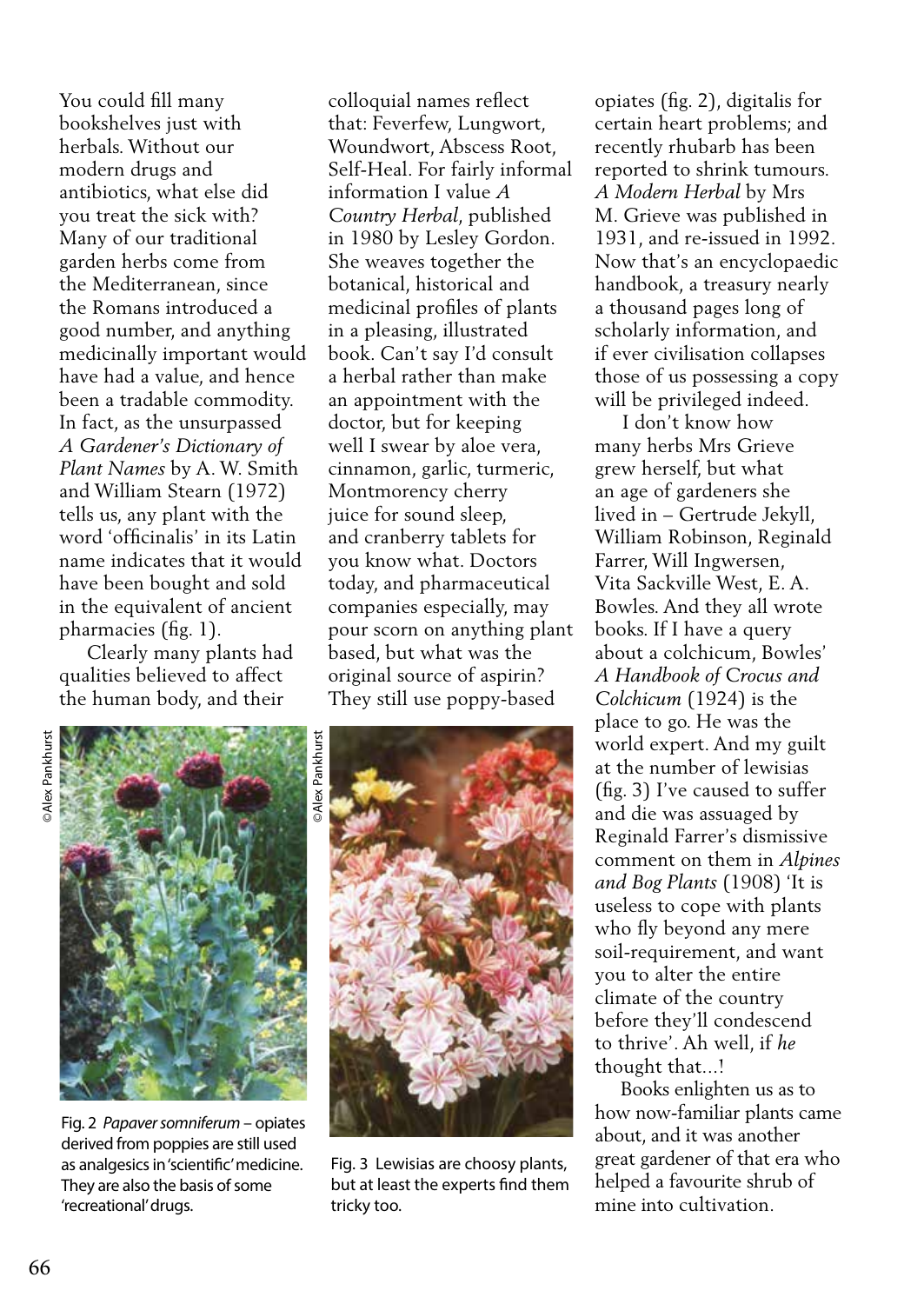In 1908 the plant explorer Ernest (Chinese) Wilson sent precious seeds of *Ceratostigma willmottianum* (fig. 4) to Ellen Willmott of Warley Place, and she managed to germinate just two. A wonderful burst of blue in late summer, their descendants are a lovely memorial, although of course she has many others. Nurserymen found it did them no harm commercially to name their new plants after that doyenne of the gardening world; (see Miss *Willmott of Warley Place*, by Audrey Le Lievre, 1980).

 Graham Stuart Thomas's *Perennial Garden Plants* was my bible when it first came out in 1976, and the number of plants and strains that bear his name are testament to his ability to spot a good 'un (fig. 5). I don't know if he was a Hardy Plant Society member, but many distinguished gardeners such as Beth Chatto and Alan Bloom have been, writing authoritative and helpful books, in company with expert but less famous members: Peter Yeo's *Hardy Geraniums* (2001) and Margaret Stone's *Geraniums*  (2015), Jack Elliott's *Bulbs for the Rock Garden* (1995), *The Gardener's Guide to Growing Penstemons* by David Way and Peter James (1998), Derek Fox's *Growing Lilies* (1985), *The Propagation of Hardy Perennials* by Richard Bird (1993) and *Creative Propagation* by Peter Thompson (2005). And

our Society's booklets are invaluable (fig. 6). What a treasury of knowledge from Hardy Planters. And that's before mentioning our vicepresident Dilys Davies's excellent *Alliums* (1992), and of course the numerous authoritative books from our distinguished current president, Roy Lancaster.

 For us Hardy Planters, growing interesting things is what it's all about. But gardening is woven into social and artistic history, inevitably accompanied by a certain snobbery and oneupmanship. Plant hunters were not only financed by botanical institutions, they were also funded by the well-to-do, who then had the kudos of growing previously unknown curiosities. And boasting about it – think stone pineapples on imposing gates. *Fuchsia magellanica*  (fig. 7), with distinctive bell shaped blooms, was so excitingly different

from anything Europeans had seen before that these colourful wonders were bound to have tremendous appeal. As an astute nurseryman named James Lee was swift to realise. Alice Coats relates in her wonderful *Garden Shrubs and Their Histories* (1963) that in 1788 Kew had just been presented with such a fuchsia and, soon after, Lee acquired a plant. Precisely how is questionable, since his romantic story of having bought it off a ship captain's wife was a little fishy. Fuchsias root easily from cuttings (as he'd possibly already discovered), and by the following season his one plant had become three hundred. A good psychologist, he put just two on display, priced at an exorbitant one guinea each. Novelty, beauty and above all scarcity – the prestige of owning one of only two such wonders proved irresistible.



Fig. 4 *Ceratostigma willmottianum* – the Chinese (or hardy) plumbago is a delightful, good-tempered, small shrub.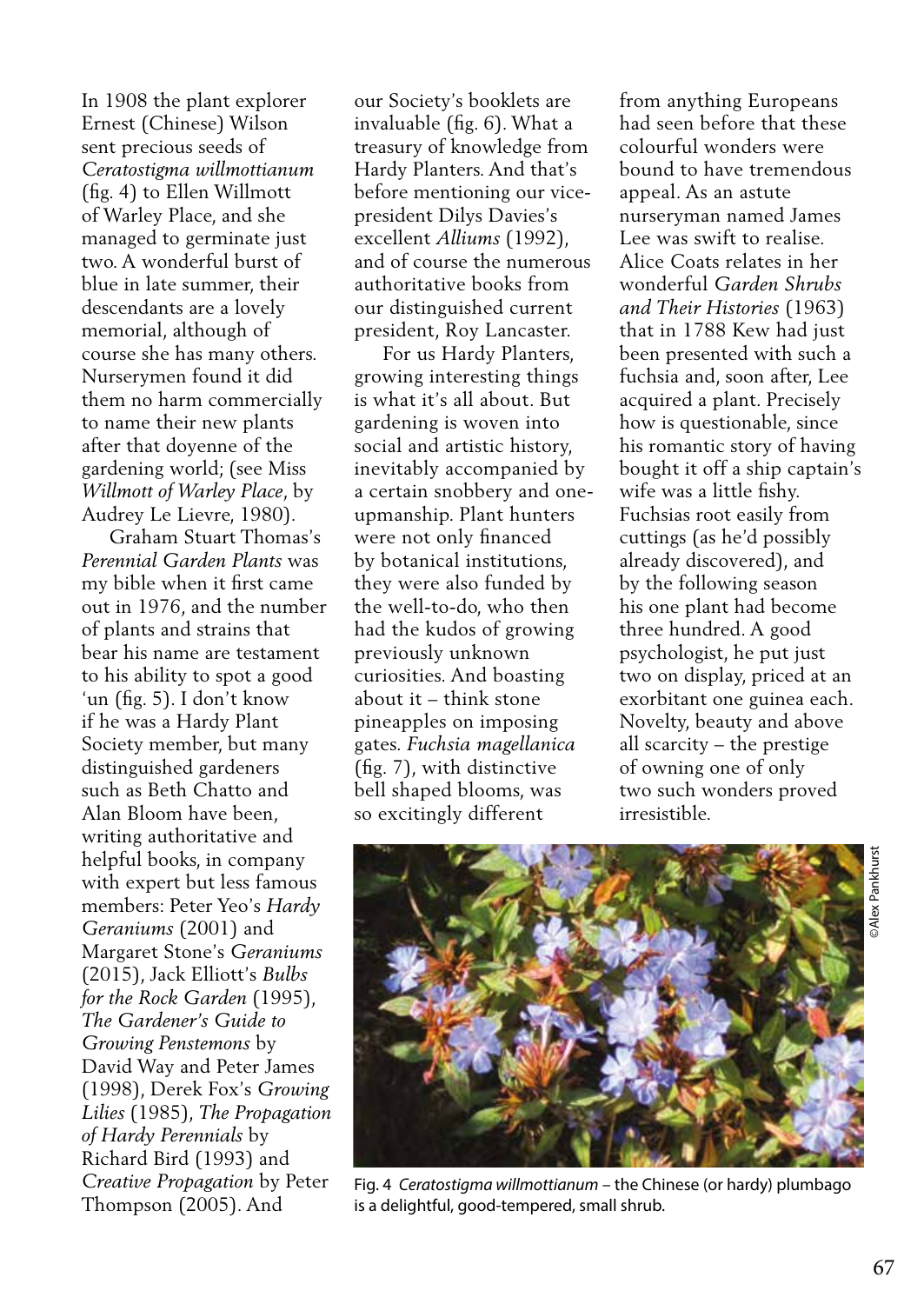Nothing much changes, does it. Fashionable society soon beat a path to his nursery, Lee quietly replacing each sold plant from stock hidden away, until all were gone. He must have been laughing all the way to the bank.

 The monetary value of scarce plants famously reached its apogee in the madness of 17th century Dutch tulip mania, related by Anna Pavord in *The Tulip*  (1999). We may scoff at one bulb being sold for the price of a grand house, but those Dutch merchants would doubtless split their sides at the gullibility of today's rich paying millions for a stuffed shark or an unmade bed.

 Green fingers exist in all levels of society, and cottage gardeners combined an earthy

practicality with a desire for colour and beauty, which is an attractive combination. Especially when it's romanticised. *Victorian Flower Gardens* by Andrew Clayton-Payne and Brent Elliott (1988) has a scholarly text but it's accompanied by Helen Allingham's wonderful paintings of cottagers and their gardens (fig. 8) – fruit trees blossoming, Madonna lilies lining paths, hollyhocks by the door, plus a comely young woman holding a small child or shelling peas with poultry pecking at her feet. I'm not sure the cottagers themselves would have recognised such an idealised picture. Far more convincing are the reminiscences in *Tales of* 

*the Old Gardeners* (1994), compiled by Jean Stone and Louise Brodie, with snippets of information such as how many moleskins it took to make a coat, and 'the parings of horses hooves, purchased from the village blacksmith, put into a tub of water and allowed to decompose, make an excellent and nourishing liquid manure'.

 Margery Fish came from a higher social echelon, but her delight at the cottage gardens she found in Somerset, and in her attempt to create her own, is timeless. Her *We Made a Garden* (1956) is something I suggest to those newly bitten by the gardening bug, because her beginner's enthusiasm is so infectious. And if a friend



Fig. 5 *Rosa* 'Graham Thomas' – voted The World's Favourite Rose in 2009, this is a worthy tribute to a great gardener.



Fig. 6 *Penstemon* 'Schoenholzeri' (syn. 'Firebird' and 'Ruby') appears identical to 'Andenken an Friedrich Hahn'. David Way commends it as 'outstandingly floriferous' with a 'robust constitution' in *Penstemons*  (2006), one of the splendid HPS booklets which give advice on all aspects of growing plants of a particular genus.